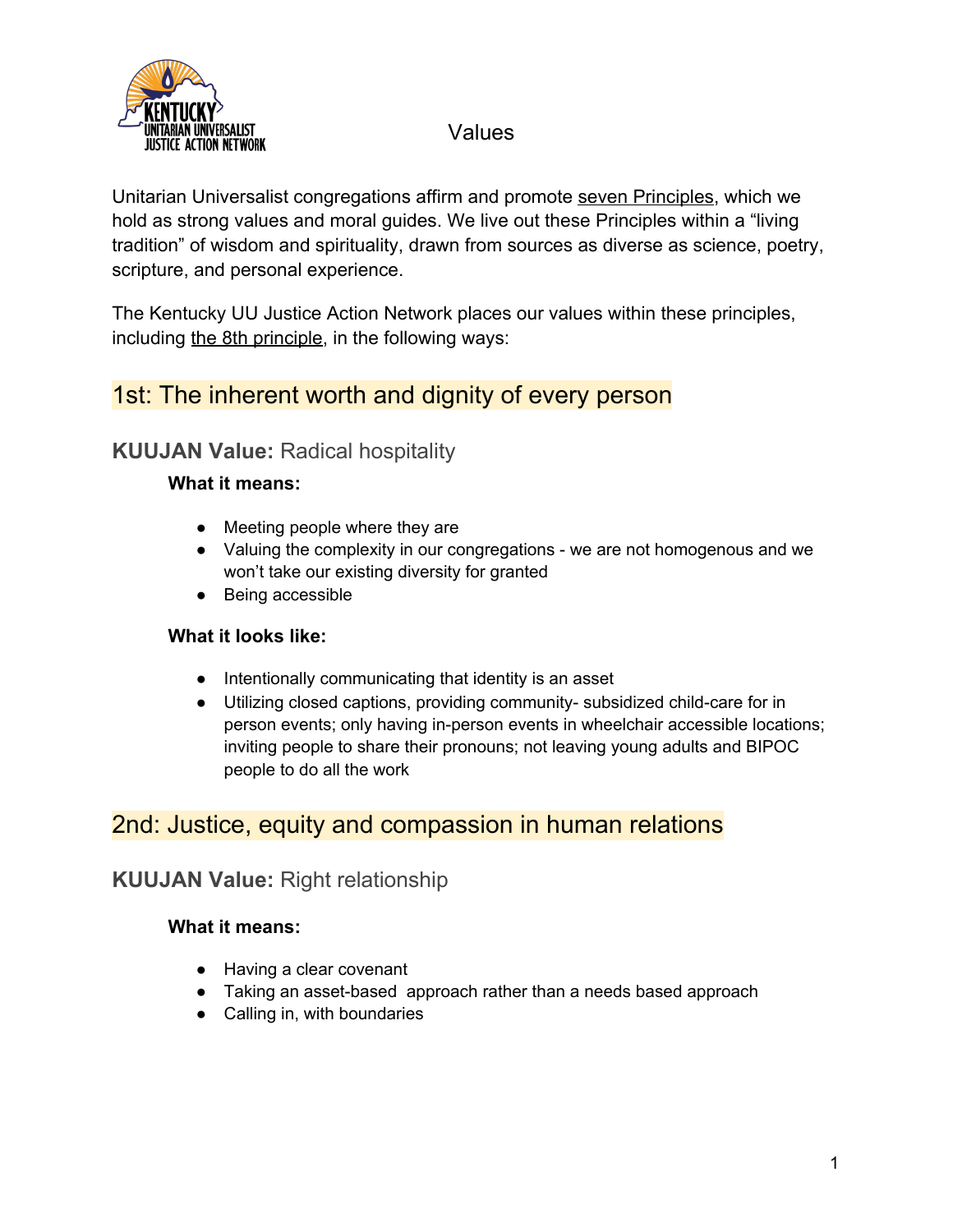

### **What it looks like:**

- Learning to recognize those times when we need to get off the agenda in order to address people's underlying concerns
- Doing our own work not asking people with marginalized identities to do the work for us without marginalized identities

# 3rd: Acceptance of one another and encouragement to spiritual growth in our congregations

## **KUUJAN Value:** Radical Empathy

### **What it means:**

- Developing a learning organization, where it is expected that everyone will make mistakes and those mistakes offer opportunities for learning
- Working on developing the ability to notice when people do things differently and how those different ways might improve our approach
- Welcoming people where they are

### **What it looks like:**

- Always inviting people to greater, more meaningful forms of participation
- Take time for the human element check in, light chalice
- Respecting that people need to draw their own boundaries and this may mean they need to step away

## 4th: A free and responsible search for truth and meaning

## **KUUJAN Value:** This is a journey/openness to growth

- Education is an important part of what we do
- We look for ways to measure process goals
- Not checking the box: the journey never ends, we are never *there*, we are never *done*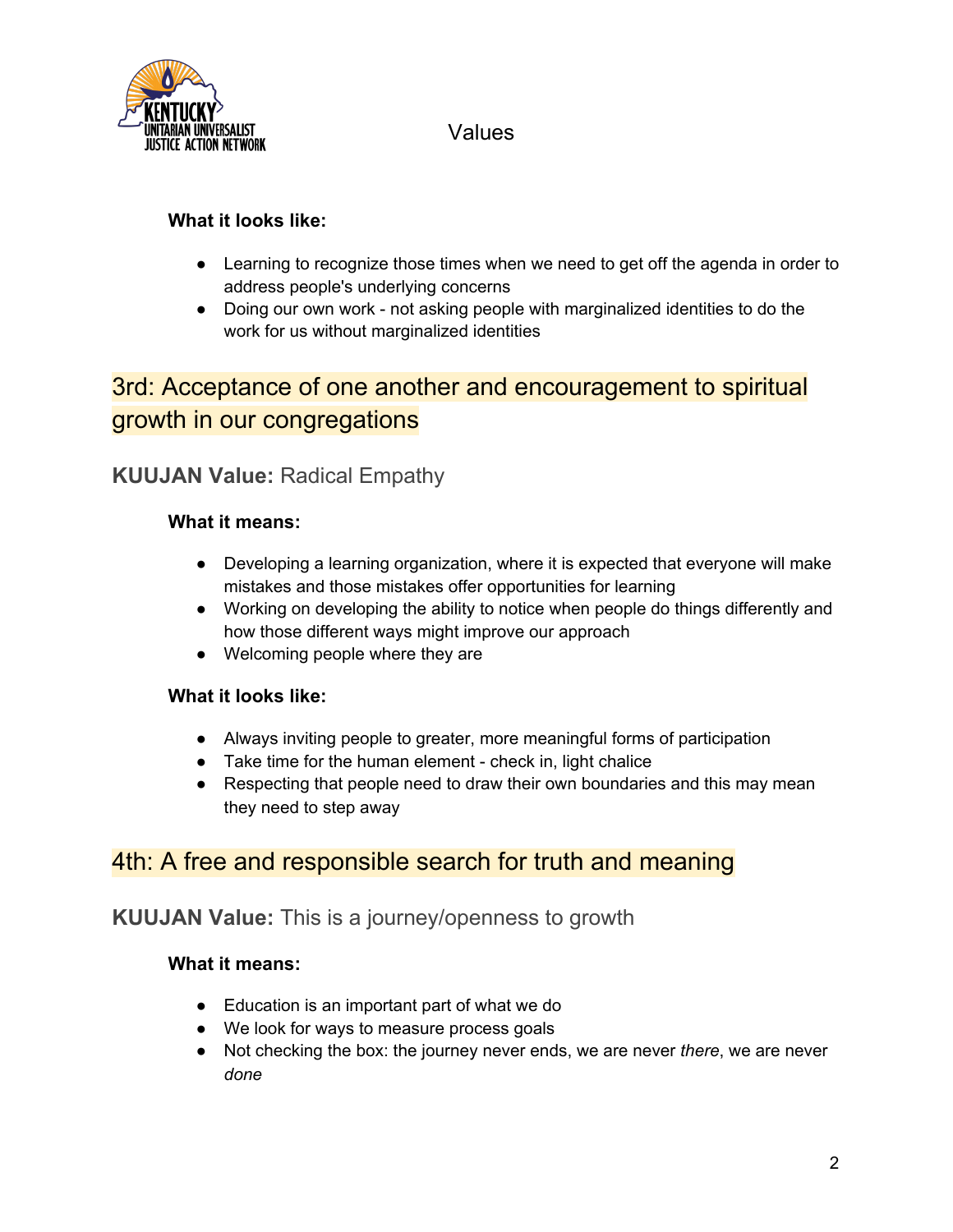

### **What it looks like:**

- If we have a goal of inclusivity, we will think about ways we can measure whether or not we have achieved that goal
- We will provide multiple ways of plugging in
- We hold *discomfort* as a value and are willing to be challenged and grow

# 5th: The right of conscience and the use of the democratic process within our congregations and in society at large

## **KUUJAN Value:** Risk vulnerability

### **What it means:**

- Transparency in our decision making processes, not a star chamber
- Open communication
- Grassroots

### **What it looks like:**

- Sharing how decisions are being made
- Getting things in front of people enough time to penetrate the noise
- Volunteer led

## 6th: The goal of world community with peace, liberty, and justice for all

## **KUUJAN Value:** Center community building

- Create a culture of abundance and generosity
- Impact matters more than intent
- Create a collective voice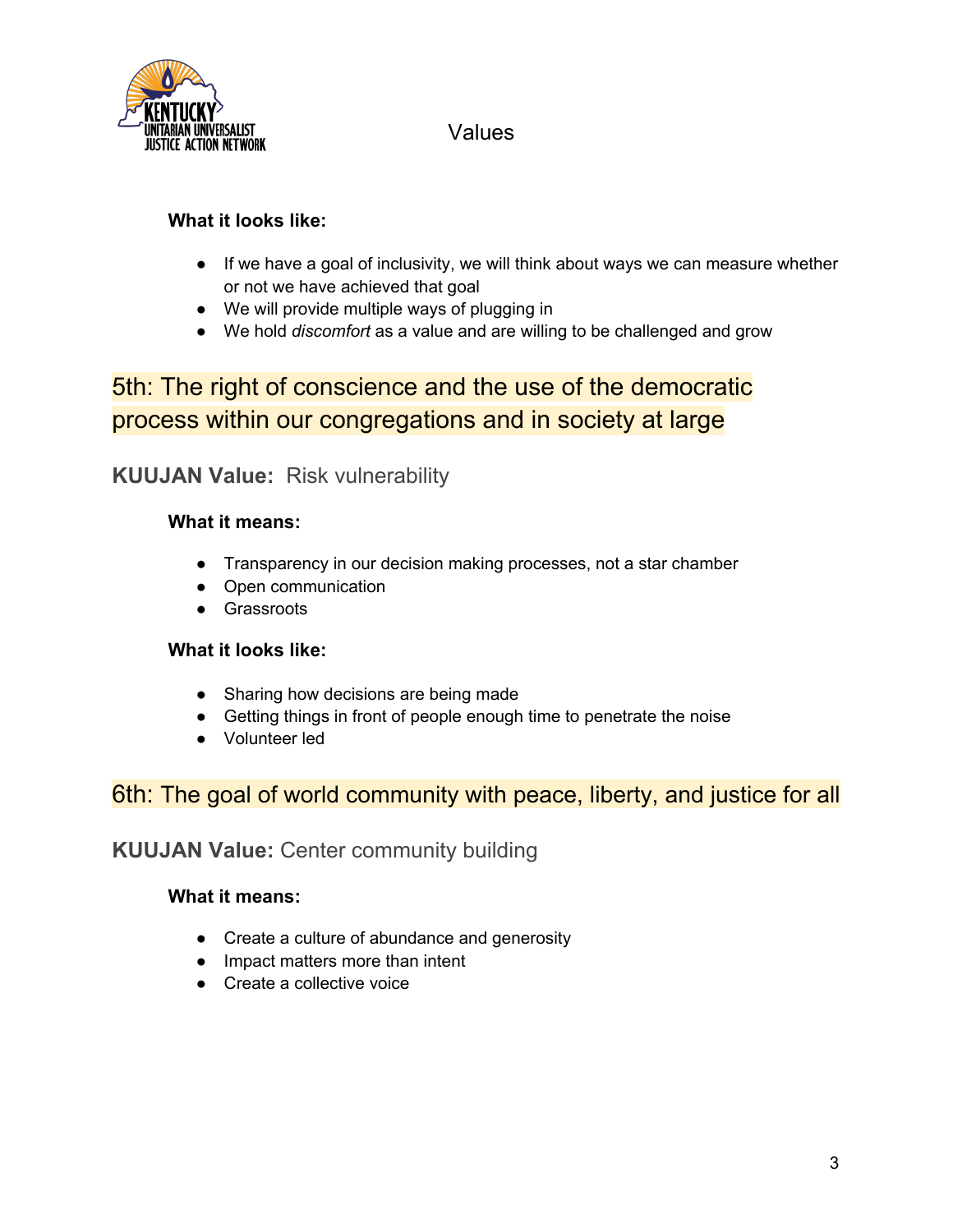

### **What it looks like:**

- Develop a culture of appreciation thank people *all the time* in multiple ways
- Never assume that we know what's best for a community in isolation from meaningful relationships with that community

# 7th: Respect for the interdependent web of all existence of which we are a part

## **KUUJAN Value:** No One Saves Us But Us

### **What it means:**

- No one is free while others are oppressed
- It is our job, as the dominant species on this planet, to do better

### **What it looks like:**

- Recognize how our actions affect all existence
- Create Seventh Generation thinking by asking how the actions of the group now will affect people seven generations from now
- Be attentive to our carbon footprint

8th: Journeying toward spiritual wholeness by working to build a diverse multicultural Beloved Community by our actions that accountably dismantle racism and other oppressions in ourselves and our institutions

## **KUUJAN Value:** Sankofa

*(reaching back to knowledge gained in the past and bringing it into the present in order to make positive progress)*

- Follow the lead of impacted people & communities
- Placing ourselves geographically and in history
- Actively and intentionally countering white supremacy culture